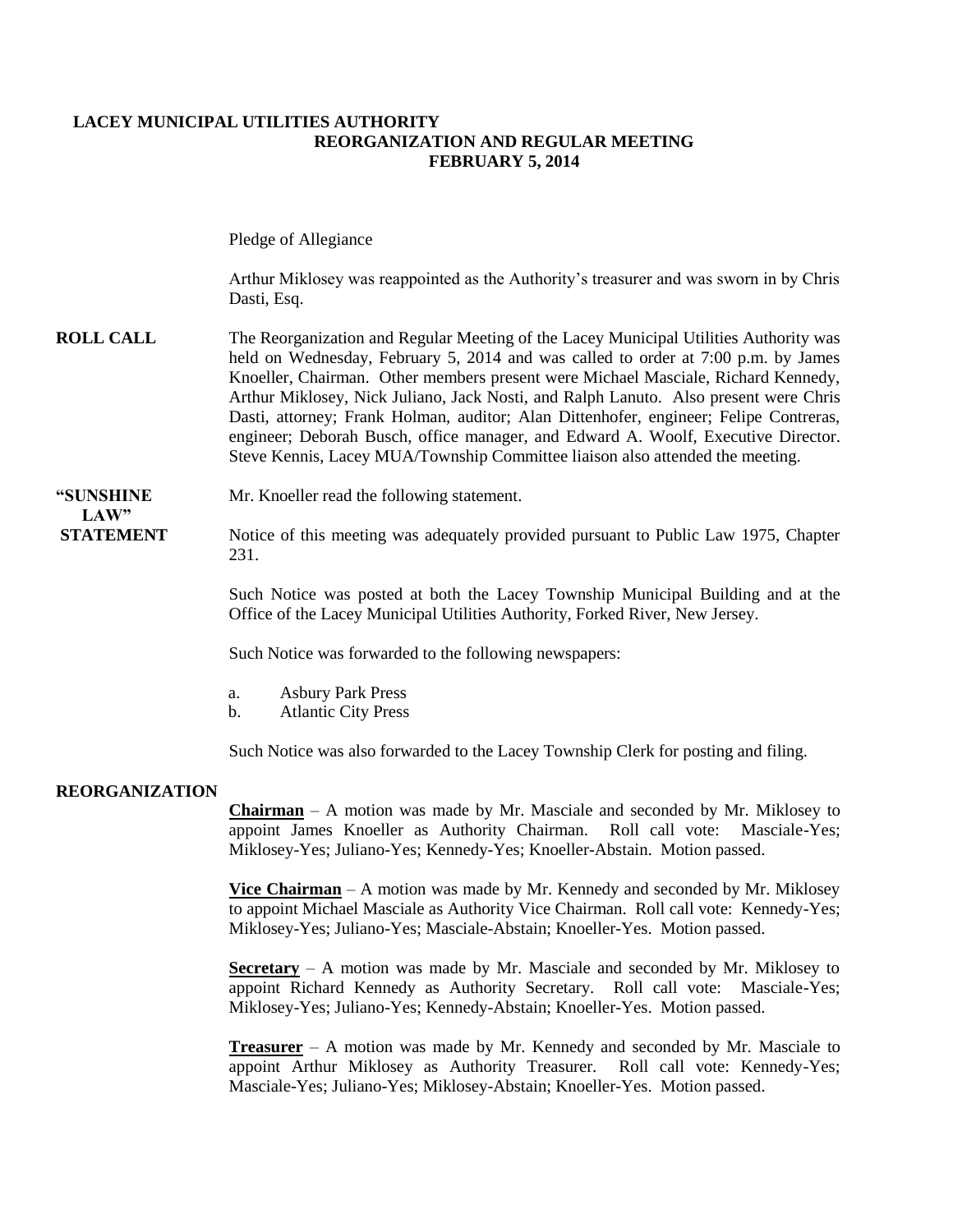## **COMMITTEE**

**APPOINTMENTS**Mr. Knoeller stated the Committee Appointments would be discussed at the next meeting.

#### **RESOLUTION NO. 2014-09 - AUTHORIZE REGULAR MEETING SCHEDULE**

A motion was made by Mr. Kennedy and seconded by Mr. Miklosey to adopt *Resolution No. 2014-09, Resolution of the Lacey Municipal Utilities Authority, County of Ocean, State of New Jersey*, *Authorizing Regular Meeting Schedule.* Roll call vote: Kennedy-Yes; Miklosey-Yes; Juliano-Yes; Masciale-Yes; Knoeller-Yes. Motion passed.

### **PROFESSIONAL**

**APPOINTMENTS** Mr. Woolf stated the administrative staff of the Authority received and reviewed the submissions of qualifications for professional service contracts. The Fair and Open process was utilized in determining the most qualified professionals; therefore, he recommends the following professionals be appointed to the Lacey Municipal Utilities Authority.

> **RESOLUTION NO. 2014-11 - APPOINT ENGINEER - REMINGTON, VERNICK AND VENA ENGINEERS** - A motion was made by Mr. Kennedy and seconded by Mr. Masciale to adopt *Resolution No. 2014-11, Resolution of the Lacey Municipal Utilities Authority, County of Ocean, State of New Jersey, Appointing the Firm Remington, Vernick and Vena Engineers as Authority Consulting Engineers*. Roll call vote: Kennedy-Yes; Masciale-Yes; Juliano-Yes; Miklosey-Yes; Knoeller-Yes. Motion passed.

> **RESOLUTION NO. 2014-12 – APPOINT ATTORNEY – JERRY J. DASTI OF THE FIRM DASTI, MURPHY, McGUCKIN, ULAKY, CHERKOS & CONNORS,**

> **P.C.** – A motion was made by Mr. Masciale and seconded by Mr. Juliano to adopt *Resolution No. 2014-12, Resolution of the Lacey Municipal Utilities Authority, County of Ocean, State of New Jersey, Appointing Jerry J. Dasti of the Firm Dasti, Murphy*, *McGuckin, Ulaky, Cherkos & Connors as Authority Attorney*. Roll call vote: Masciale-Yes; Juliano-Yes; Miklosey-Yes; Kennedy-Yes; Knoeller-Yes. Motion passed.

> **RESOLUTION NO. 2014-13 – APPOINT AUDITOR – FRANK B. HOLMAN OF THE FIRM HOLMAN, FRENIA & ALLISON, PC** – Mr. Miklosey noted the rate schedule would stay the same as the previous year. A motion was made by Mr. Kennedy and seconded by Mr. Miklosey to adopt *Resolution No. 2014-13, Resolution of the Lacey Municipal Utilities Authority, County of Ocean, State of New Jersey, Appointing Frank B. Holman, III, of the Firm Holman, Frenia, & Allison P.C as Authority Auditor*. Roll call vote: Kennedy-Yes; Miklosey-Yes; Juliano-Yes; Masciale-Yes; Knoeller-Yes. Motion passed.

> **RESOLUTION NO. 2014-15 – APPOINT CONFLICT ATTORNEY – RICHARD D. MEINDERS, P.C.** – A motion was made by Mr. Masciale and seconded by Mr. Miklosey to adopt *Resolution No. 2014-15, Resolution of the Lacey Municipal Utilities Authority, County of Ocean, State of New Jersey*, *Appointing Richard D. Meinders, P.C.*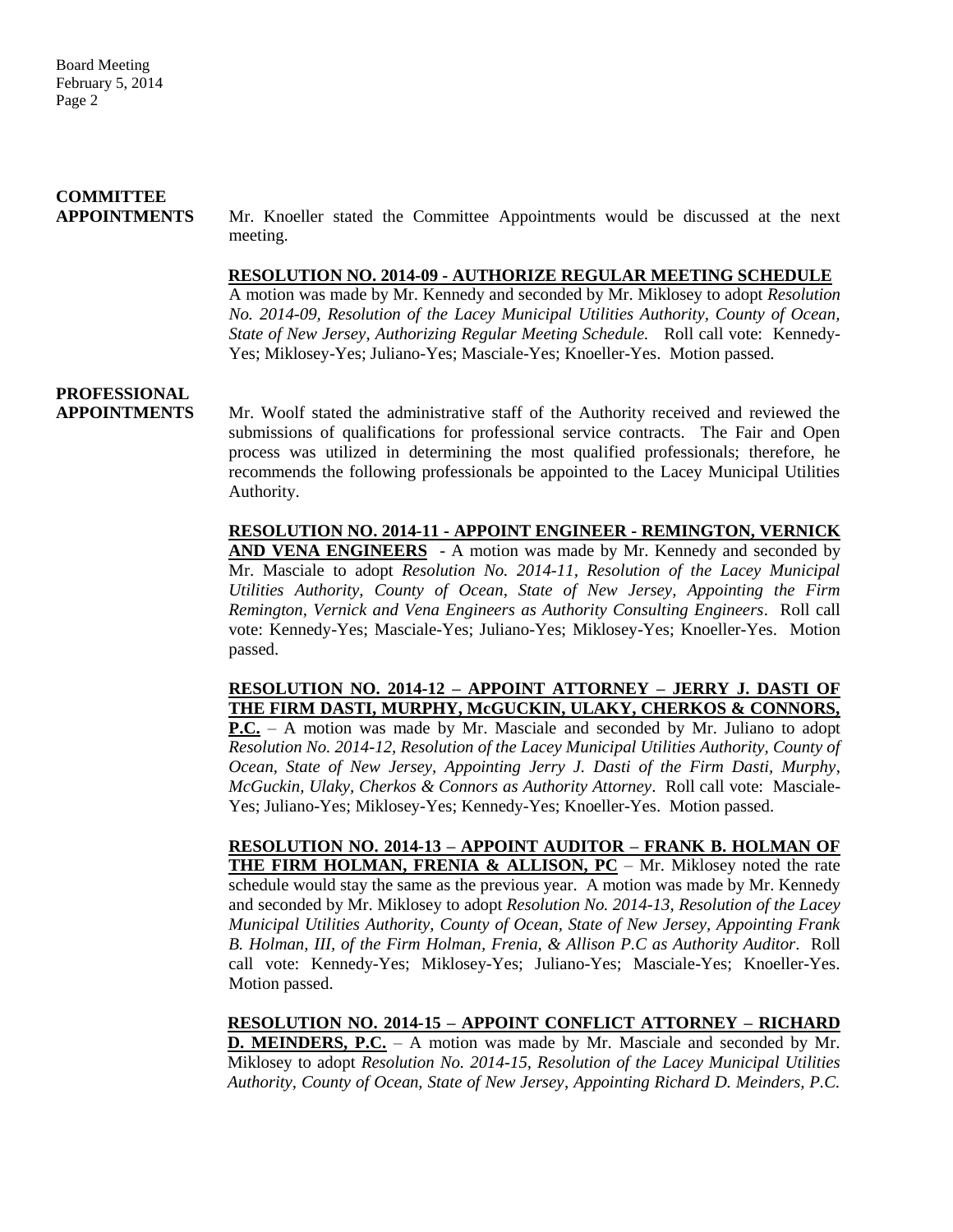*as Authority Conflict Attorney.* Roll call vote: Masciale-Yes; Miklosey-Yes; Juliano-Yes; Kennedy-Yes; Knoeller-Yes. Motion passed.

**RESOLUTION NO. 2014-16 – APPOINT LABOR COUNSEL – JERRY J. DASTI OF THE FIRM DASTI, MURPHY, ULAKY, CHERKOS & CONNORS** – A motion was made by Mr. Masciale and seconded by Mr. Kennedy to adopt *Resolution No. 2014- 16, Resolution of the Lacey Municipal Utilities Authority, County of Ocean, State of New Jersey, Appointing Jerry J. Dasti, Esq. of the firm Dasti, Murphy, McGuckin, Ulaky, Cherkos & Connors, P.C. as Authority Labor Counsel*. Roll call vote: Masciale-Yes; Kennedy-Yes; Juliano-Yes; Miklosey-Yes; Knoeller-Yes. Motion passed.

**RESOLUTION NO. 2014-17 – APPOINT RISK MANAGEMENT CONSULTANT CONNOR STRONG COMPANIES, INC.** – A motion was made by Mr. Kennedy and seconded by Mr. Miklosey to adopt *Resolution No. 2014-17, Resolution of the Lacey Municipal Utilities Authority, County of Ocean, State of New Jersey, Appointing Connor Strong Companies, Inc. as Authority Risk Management Consultant.* Roll call vote: Kennedy-Yes; Miklosey-Yes; Juliano-Yes; Masciale-Yes; Knoeller-Yes. Motion passed

**RESOLUTION NO. 2014-18 – APPOINT PUBLIC AGENCY COMPLIANCE OFFICER – EDWARD A. WOOLF** - A motion was made by Mr. Kennedy and seconded by Mr. Juliano to adopt *Resolution No. 2014-18, Resolution of the Lacey Municipal Utilities Authority, County of Ocean, State of New Jersey, Appointing Edward A. Woolf as Public Agency Compliance Officer, P.L. 1975, c. 127*. Roll call vote: Kennedy-Yes; Juliano-Yes; Miklosey-Yes; Masciale-Yes; Knoeller-Yes. Motion passed.

**RESOLUTION NO. 2014-19 – APPOINT PERSONNEL OFFICER – EDWARD A. WOOLF** – A motion was made by Mr. Kennedy and seconded by Mr. Miklosey to adopt *Resolution No. 2014-19, Resolution of the Lacey Municipal Utilities Authority, County of Ocean, State of New Jersey, Appointing Edward A. Woolf as Personnel Officer*. Roll call vote: Kennedy-Yes; Miklosey-Yes; Juliano-Yes; Masciale-Yes; Knoeller-Yes. Motion passed.

**RESOLUTION NO. 2014-20 – APPOINT FUND COMMISSIONERS AND ALTERNATE FUND COMMISSIONER TO THE NEW JERSEY UTILITY AUTHORITIES JOINT INSURANCE FUND** – A motion was made by Mr. Kennedy and seconded by Mr. Juliano to adopt *Resolution No. 2014-20, Resolution of the Lacey Municipal Utilities Authority, County of Ocean, State of New Jersey, Appointing Fund Commissioners and Alternate Fund Commissioner for the New Jersey Utilities Authorities Joint Insurance Fund*. Roll call vote: Kennedy-Yes; Juliano-Yes; Miklosey-Yes; Masciale-Yes; Knoeller-Yes. Motion passed.

**RESOLUTION NO. 2014-21 – APPOINT COMPANY PHYSICIAN – FORKED RIVER MEDICAL SPECIALISTS, P.A.** – A motion was made by Mr. Miklosey and seconded by Mr. Masciale to adopt *Resolution No. 2014-21, Resolution of the Lacey Municipal Utilities Authority, County of Ocean, State of New Jersey, Appointing Forked River Medical Specialists, P.A. as Company Physician*. Roll call vote: Miklosey-Yes; Masciale-Yes; Juliano-Yes; Kennedy-Yes; Knoeller-Yes. Motion passed.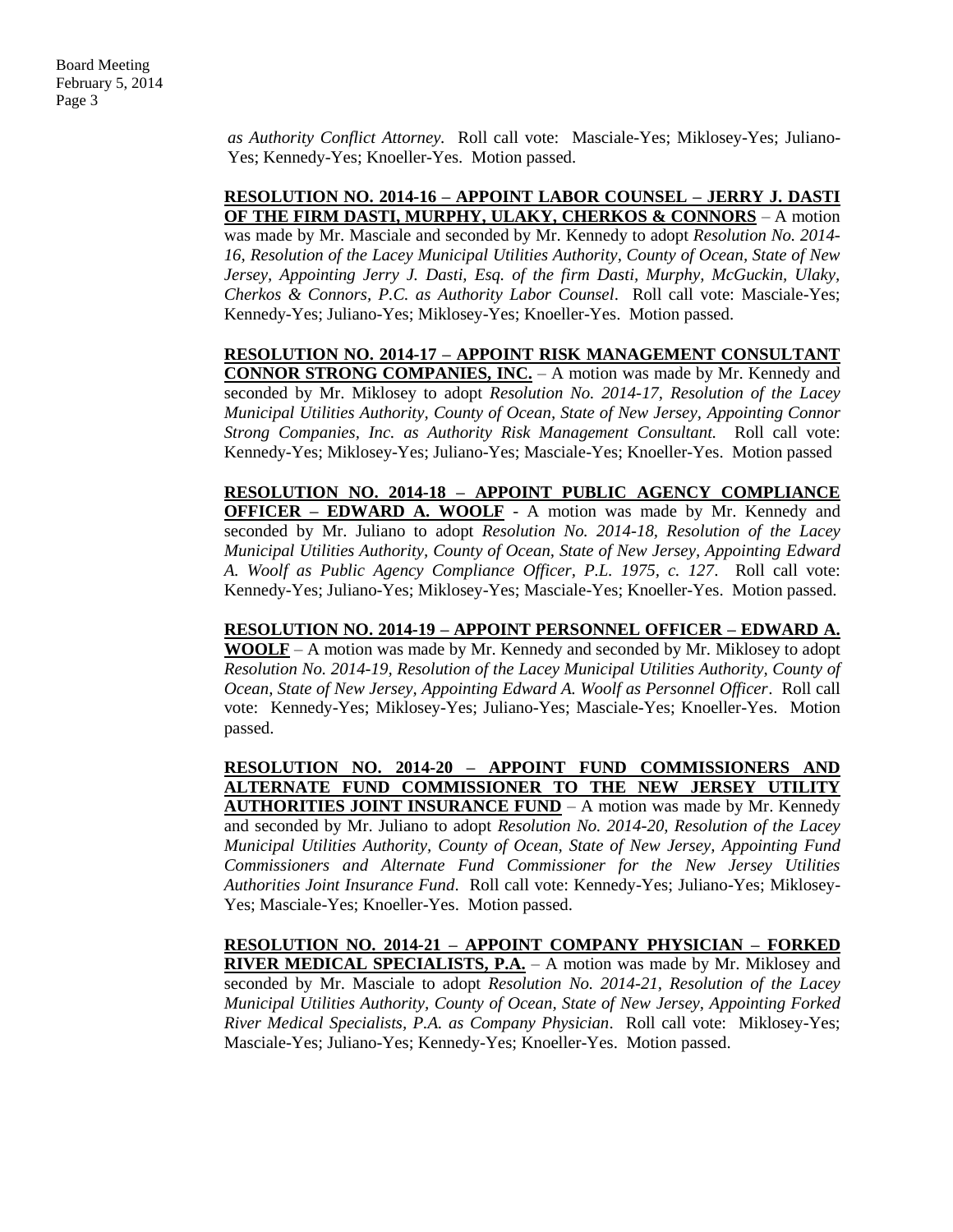### **RESOLUTION NO. 2014-22 – APPOINT COMPUTER CONSULTANT – DAVID**

**J. KUBIAK** – A motion was made by Mr. Kennedy and seconded by Mr. Juliano to adopt *Resolution No. 2014-22, Resolution of the Lacey Municipal Utilities Authority, County of Ocean, State of New Jersey, Appointing David J. Kubiak as Computer Consultant.* Roll call vote: Kennedy-Yes; Juliano-Yes; Miklosey-Yes; Masciale-Yes; Knoeller-Yes. Motion passed.

## **APPROVAL**

**OF MINUTES Regular Meeting of January 8, 2014 -** A motion was made by Mr. Miklosey and seconded by Mr. Masciale to approve the minutes of the Regular Meeting of January 8, 2014. Roll call vote: Miklosey-Yes; Masciale-Yes; Juliano-Yes; Kennedy-Yes; Knoeller-Yes. Motion passed.

> **Closed Session Meeting of January 8, 2014 -** A motion was made by Mr. Miklosey and seconded by Mr. Juliano to approve the minutes of the Closed Session Meeting of January 8, 2014. Roll call vote: Miklosey-Yes; Juliano-Yes; Kennedy-Yes; Masciale-Yes; Knoeller-Yes. Motion passed.

### **EXECUTIVE DIRECTOR'S**

**REPORT Cash Balance Report - Period Ending December 31, 2013** - Mr. Woolf summarized the cash balances for period ending December 31, 2013 as follows: Total cash balance for the unrestricted accounts were \$6,672,565.18, with earnings of \$1,097.70. Total cash balance for the restricted accounts held by the trustee were \$3,572,099.87, with earnings of \$4,691.18. Current period interest on the restricted and unrestricted accounts was \$5,788.88. Year-to-date earnings on all interest bearing accounts were \$52,058.00.

> **Resolution 2014-10 – Revision to Amend and Supplement Rules and Regulation for Termination of Service due to Non-Payment** – Mr. Woolf stated the finance committee discussed revising the policy of termination of services for non-payment. Originally, the due date was the  $15<sup>th</sup>$  of the month with a 15 day grace period. The revised due date is the last business day of the month it is billed. If payment is not received by the last day of the month, penalties will be posted. If payment is not received by the  $15<sup>th</sup>$  of the month following the billing month, a shut-off notice will be generated. If payment is not received by the last business day of the second month, the account will be subject to turn-off on or after the  $15<sup>th</sup>$  of the third month in the billing cycle. Any account which has a past due balance of \$250.00 or more is subject to termination of service due to non-payment. Mr. Knoeller stated there is a medical emergency notice where if a customer is sick their water would not be turned off. Additionally, payment plans may be considered on a case by case basis. A motion was made by Mr. Kennedy and seconded by Mr. Juliano to adopt *Resolution 2014-10, Resolution of the Lacey Municipal Utilities Authority, County of Ocean, State of New Jersey, Revision to Amend and Supplement the Authority's Rules and Regulations to Provide for Termination of Service due to Non-Payment.* Roll call vote: Kennedy-Yes; Juliano-Yes; Miklosey-Yes; Masciale-Yes; Knoeller-Yes. Motion passed.

> **Comminutor for CI-1 Pump Station** – Mr. Woolf requested authorization to advertise and receive bids for Comminutor at CI-1 Pump Station. A motion was made by Mr. Masciale and seconded by Mr. Miklosey authorizing the advertisement to receive bids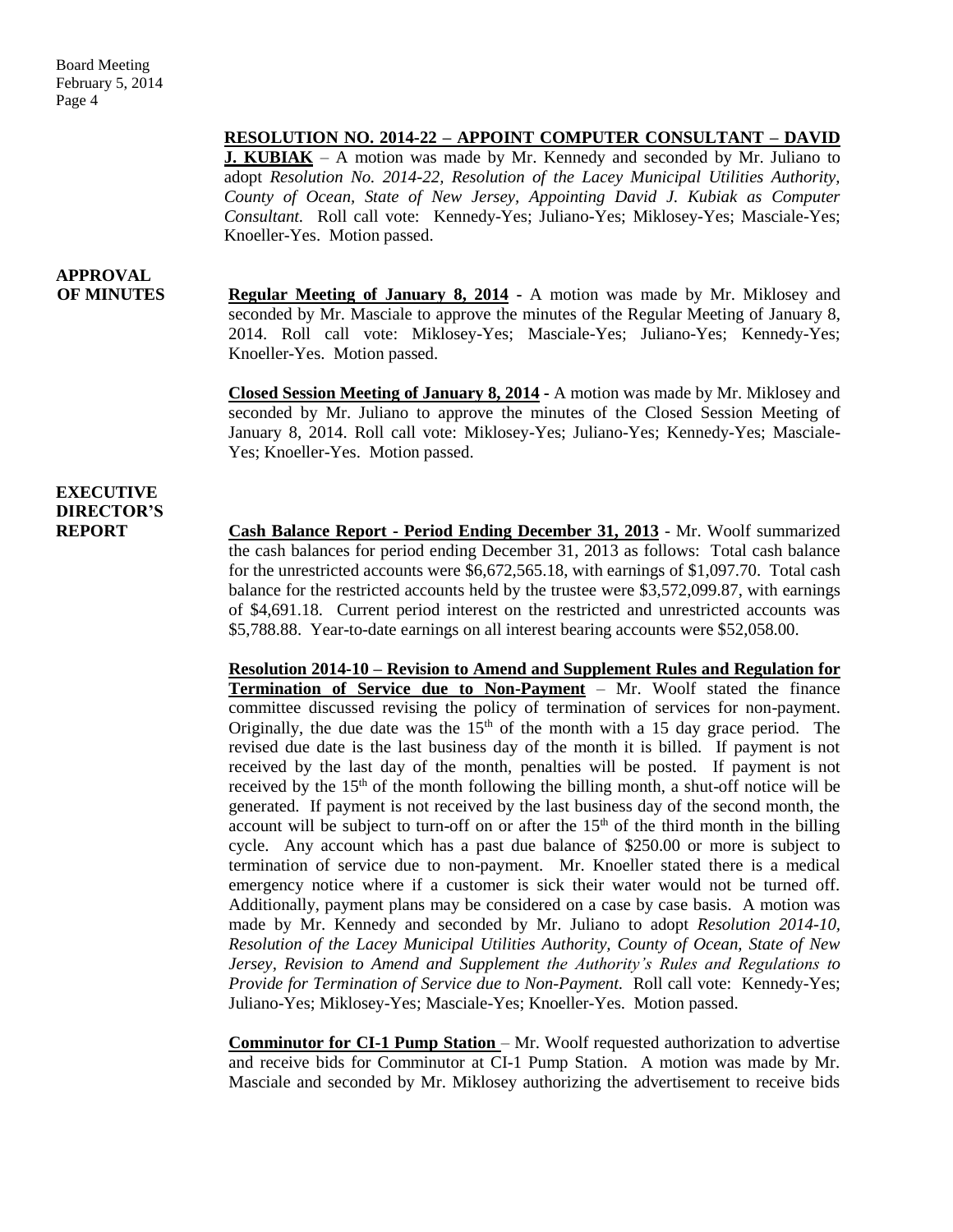Board Meeting February 5, 2014 Page 5

> for the Comminutor at CI-1 Pump Station. Roll call vote: Masciale-Yes; Miklosey-Yes; Juliano-Yes; Kennedy-Yes; Knoeller-Yes. Motion passed.

> **Billing and Finance Software** - Mr. Woolf stated the Authority's current billing and finance software has become antiquated. Therefore, quotations are being submitted for new software.

> **Petty Cash** – Mr. Woolf requested authorization to increase the Authority's petty cash account from \$300.00 to \$500.00. A motion was made by Mr. Masciale and seconded by Mr. Kennedy authorizing the increase of the Authority's petty cash account from \$300.00 to \$500.00. Roll call vote: Masciale-Yes; Kennedy-Yes; Juliano-Yes; Miklosey-Yes; Knoeller-Yes. Motion passed.

**BUSINESS**

**REPORT** The business report was submitted for review.

## **ENGINEER'S**

**REPORT Water Treatment Plant No. 1 Upgrades** – Mr. Dittenhofer stated the Bureau of Safe Drinking water Permit to operate Well No. 7 and Water Treatment Plant was submitted. His office is coordinating with the contractor and LMUA personnel for start-up and chemical doses tune-up.

> **Installation of Hydraulic Grinder at Parkers Point and L-4 Pump Station** - Mr. Dittenhofer stated this project is complete. Final payment, performance bond release and change order will be recommended at the next meeting.

> **Meter Installation** - Mr. Dittenhofer stated this project is currently under LMUA review. Mr. Knoeller asked how many meters were damaged from the storm. Mr. Woolf stated approximately 3,000 meters. He pointed out before the Authority goes out to bid and awards a contract, FEMA must provide the LMUA with a commitment letter indicating they will reimburse the Authority for the meters. A cost estimate has been provided to FEMA. Mr. Masciale asked if money has been set aside for this project. Mr. Woolf stated a budget amendment would be necessary. However, there is money that has been set aside over the years in the infrastructure fund to replace water meters.

> Mr. Knoeller asked about the company that was considering potential litigation with losses/damages the Authority sustained from Super Storm Sandy. Mr. Woolf stated he has not received any communication from them.

## **ATTORNEY'S**

**REPORT Home Depot/PRIET** – Mr. Dasti stated a letter was forwarded to the landlord of Kohl's complex indicating they have incorrectly utilized rock salt to address the recent snow storms. A copy of the Operations Agreement has also been sent outlining the proper procedure in snow removal. Mr. Woolf stated he sent a letter to Home Depot/PRIET reminding them of the proper snow removal procedure. Additionally, John Downing inspected the property and spoke to the manager of Kohl's. Mr. Woolf pointed out the contractor responsible for snow removal followed the correct procedure in using sand, however, store employees used rock salt on the sidewalk. Mr. Knoeller asked Mr. Woolf to personally let them know they would be fined if they use rock salt again.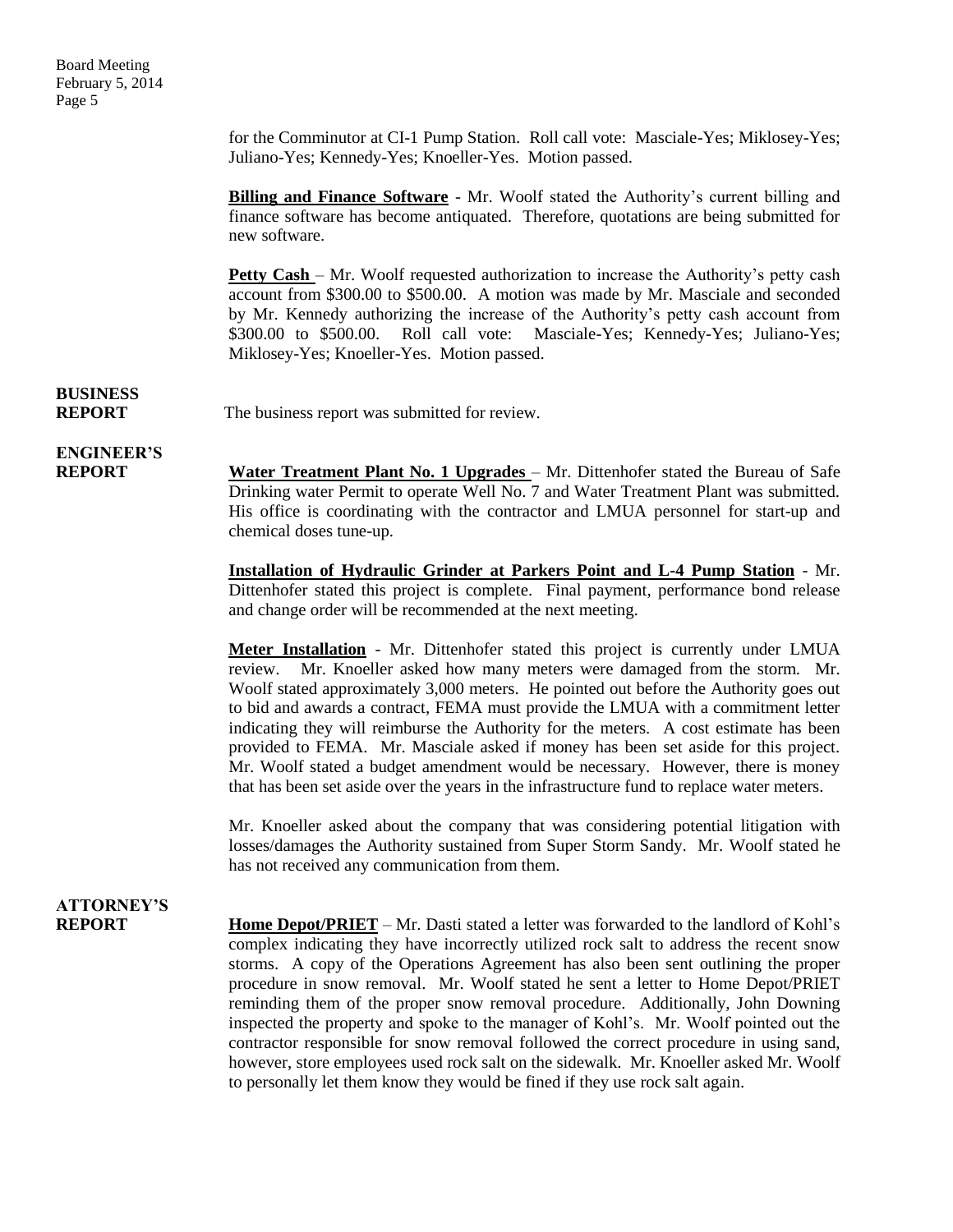Board Meeting February 5, 2014 Page 6

> **Decommissioning of Brookdale Wells No. 1 and No. 2** – Mr. Dasti stated a Resolution has been prepared to award the Contract. Mr. Woolf stated a Resolution is not required for this project since it was below the bidding threshold.

**Water Shut-Off Policy Revisions** – Mr. Dasti stated this issue has been discussed.

## **AUDITOR'S**

**REPORT Accountant's Status Report – Month Ended December 31, 2013** – Mr. Holman reported the final auditor's report for 2013 is favorable. Revenues were over budget and expenses and user charges were under budget. The Authority can anticipate a credit from the OCUA of \$107,578.00 through the month of December.

> Mr. Knoeller stated the OCUA has notified the Authority they want to base the 2014 estimated usage on 745 million gallons. He asked the OCUA be informed the Authority does not want to exceed 730 million gallons.

> Mr. Knoeller asked for the status of money owed to the Authority from the OCUA. Mr. Woolf stated the OCUA will be giving the Authority a credit on its  $2014$  1<sup>st</sup> quarter bill.

### **CORRESPONDENCE**

**J.W Finley** – Requesting relief of utility bill, due to water leak. Since the water from the leak did not go into the sewer system, a motion was made by Mr. Kennedy and seconded by Mr. Masciale to grant a credit adjustment on the sewer charges in the amount of \$593.80 (85,000 gallons). Roll call vote: Kennedy-Yes; Masciale-Yes; Juliano-Yes; Miklosey-Yes; Knoeller-Yes. Motion passed.

**Katherine Weickert, Sunrise Blvd.** – Requesting relief of utility bill, due to burglary. Mr. Miklosey stated he is aware the Authority does not provide relief on the water portion of bill, however, he believes this is an extenuating circumstance for the Board to consider. Mr. Knoeller pointed out there is verbiage in the bond holder Agreement that states the Authority cannot give away water credit unless there is a public health/safety issue. Mr. Knoeller recommended Mr. Dasti research this issue and provide the Board with a legal opinion. A motion was made by Mr. Kennedy and seconded by Mr. Juliano to charge customer basic sewer charge for January 2, 2014 billing. In the meantime, the Authority's attorney will provide a legal opinion on whether or not the Authority can provide relief on the water portion of the bill. Roll call vote: Kennedy-Yes; Juliano-Yes; Miklosey-Yes; Masciale-Yes; Knoeller-Yes. Motion passed.

**Doreen Bacheson, Dogwood Lane** - Requesting relief of utility bill, due to leaking hose. Since the water from the leak did not go into the sewer system, a motion was made by Mr. Kennedy and seconded by Mr. Masciale to grant a credit adjustment on the sewer charges in the amount of \$32.20 (14,000 gallons). Roll call vote: Kennedy-Yes; Masciale-Yes; Juliano-Yes; Miklosey-Yes; Knoeller-Yes. Motion passed

**Frank Peterpaul, Montauk Drive** - Requesting relief of utility bill, due to leaking expansion tank in crawl space. Since the water from the leak did not go into the sewer system, a motion was made by Mr. Kennedy and seconded by Mr. Miklosey to grant a credit adjustment on the sewer charges in the amount of \$838.70 (124,000 gallons). Roll call vote: Kennedy-Yes; Miklosey-Yes; Juliano-Yes; Masciale-Yes; Knoeller-Yes. Motion passed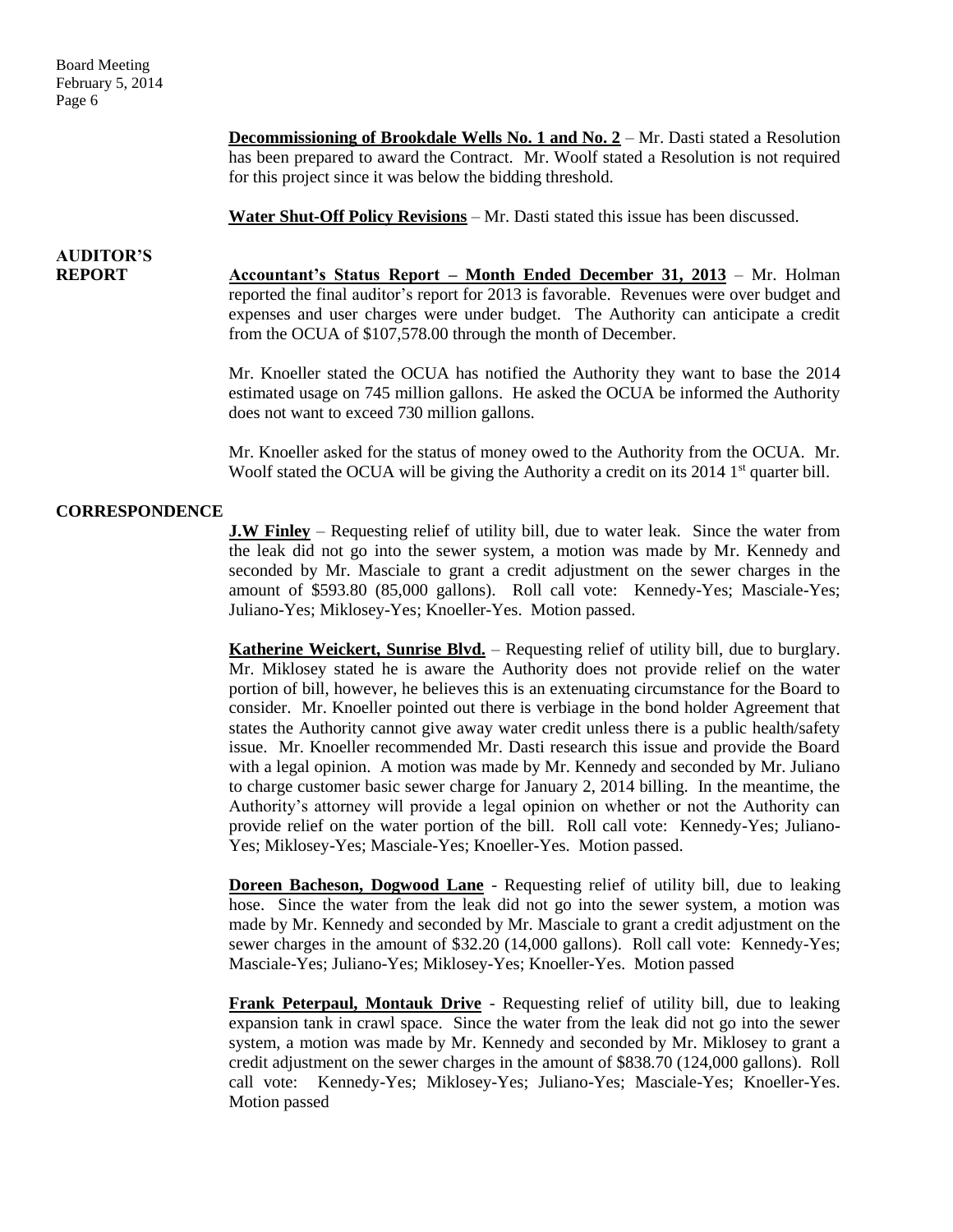**Stanley Karulski, Lake Barnegat Drive North** - Requesting relief of utility bill, due to high water usage. Based upon the available information a waiver of the service charges could not be supported. Customer will be notified of option to install irrigation meter.

**Mr. & Mrs. Robinson, Oak Hollow Lane** - Requesting relief of utility bill, due to water leak. Since the water from the leak did not go into the sewer system, a motion was made by Mr. Kennedy and seconded by Mr. Miklosey to grant a credit adjustment on the sewer charges in the amount of \$231.00 (55,000 gallons). Roll call vote: Kennedy-Yes; Miklosey-Yes; Juliano-Yes; Masciale-Yes; Knoeller-Yes. Motion passed

**Vickie Matthews, Clubhouse Drive** - Requesting relief of utility bill, due to water leak. Since the water from the leak did not go into the sewer system, a motion was made by Mr. Kennedy and seconded by Mr. Miklosey to grant a credit adjustment on the sewer charges in the amount of \$187.70 (35,000 gallons). Roll call vote: Kennedy-Yes; Miklosey-Yes; Juliano-Yes; Masciale-Yes; Knoeller-Yes. Motion passed

**Barbara Carlson, Hidden Harbor Place** – Mr. Kennedy stated an April meter reading is required, therefore, no action at this time.

### **OLD BUSINESS** There was no old business to discuss.

**NEW**

**BUSINESS** Mr. Nosti asked about the appointment of Bond Counsel. Mr. Woolf stated Bond Counsel was appointed in April 2013 and will expire April 2014.

### **PUBLIC BUSINESS/ COMMENT**

**Regina Discenza, Sunset Boulevard –** Mrs. Discenza asked how many homes are online at the Toll Brothers development. Mr. Woolf stated there are over 100 homes online. Mrs. Discenza asked how many homes are to be built. Mr. Woolf stated 540 homes and 100 apartments.

Mrs. Discenza asked how the rock salt issue was discovered at the Kohl's site. Mr. Woolf stated the Township's code enforcement officer, John Downing, received an anonymous phone call.

## **PAYMENT OF**

**VOUCHERS WHEREAS**, the members of the Lacey Municipal Utilities Authority carefully examined all vouchers presented for payment of claims;

> **NOW, THEREFORE, BE IT RESOLVED** by the Lacey Municipal Utilities Authority that:

> 1. Said vouchers in the sum of \$417,385.49 be and the same are hereby approved to be paid.

2. Said vouchers are listed on the attached computer check register.